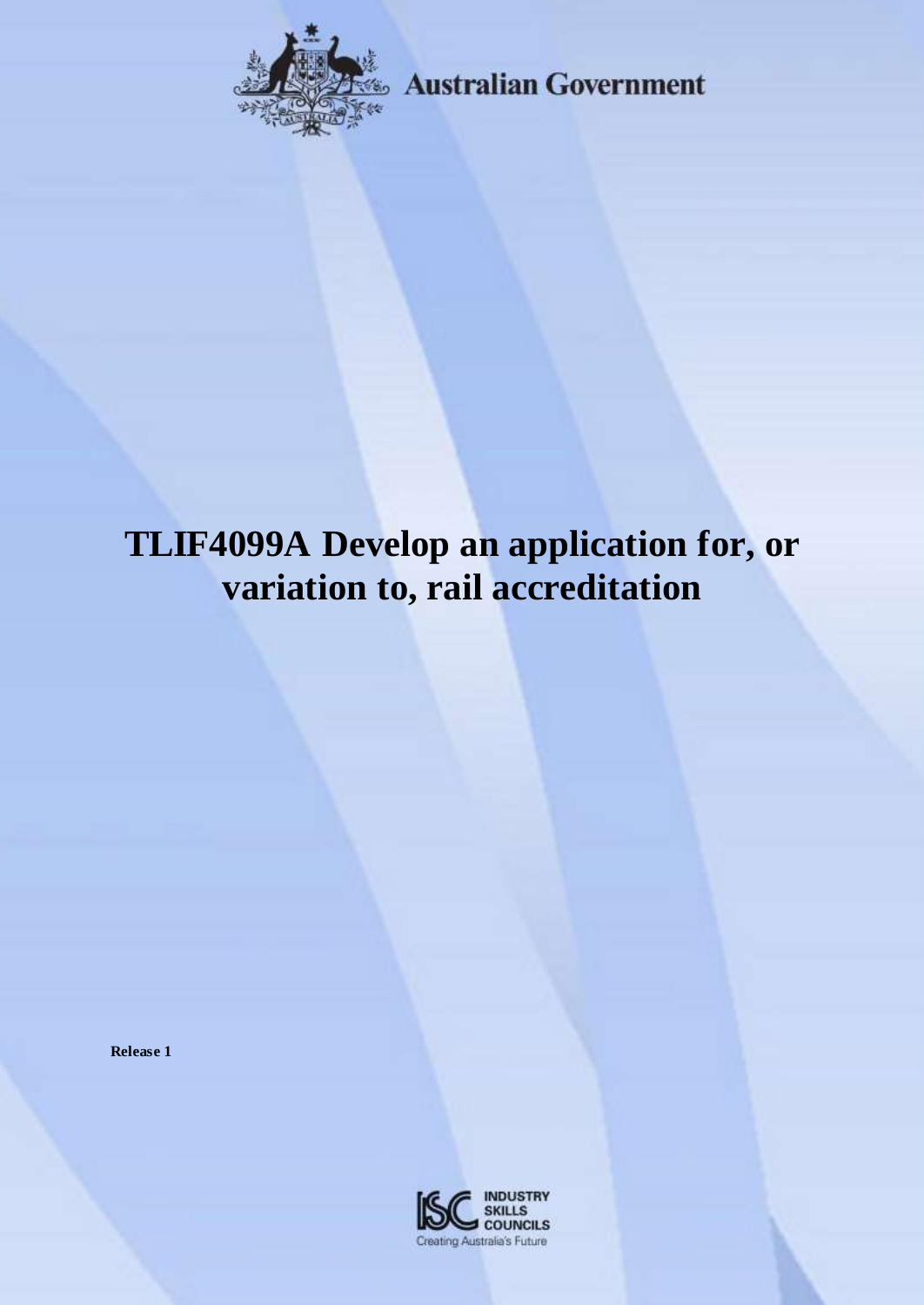# **TLIF4099A Develop an application for, or variation to, rail accreditation**

#### **Modification History**

Release 1 - New unit of competency

# **Unit Descriptor**

This unit involves the skills and knowledge required to develop an application for rail safety accreditation.

Licensing, legislative, regulatory or certification requirements are applicable to this unit.

# **Application of the Unit**

This unit covers the requirements to develop an application for new rail transport operator accreditation and/or for a variation to current accreditation.

#### **Licensing/Regulatory Information**

Not applicable.

## **Pre-Requisites**

Not applicable.

## **Employability Skills Information**

This unit contains employability skills.

## **Elements and Performance Criteria Pre-Content**

Elements describe the essential outcomes of a unit of competency.

Performance criteria describe the required performance needed to demonstrate achievement of the element. Assessment of performance is to be consistent with the evidence guide.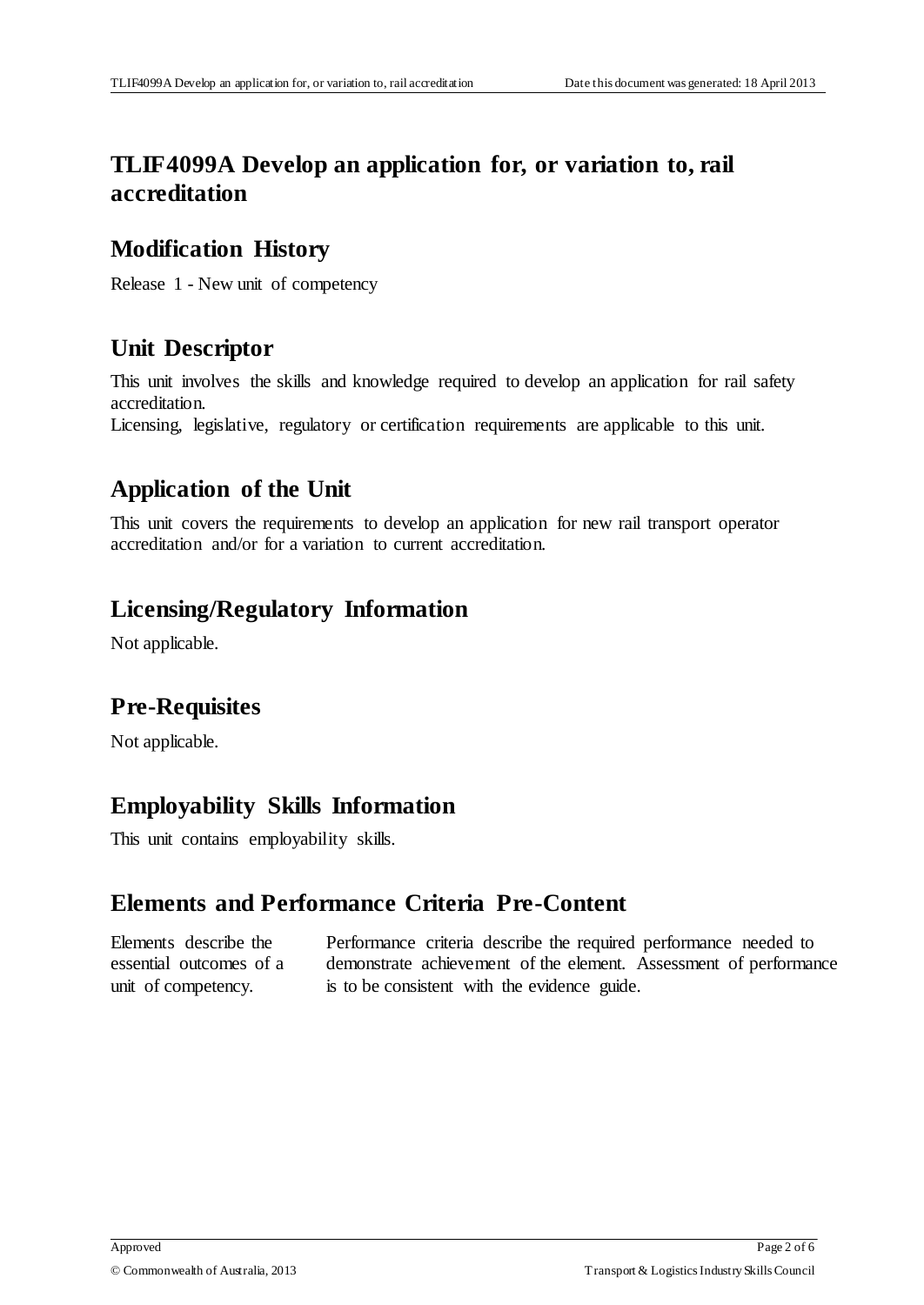## **Elements and Performance Criteria**

| $\mathbf{1}$<br><b>Identify</b><br>requirements for<br>accreditation or variation<br>application | Documentation and requirements relevant to the application<br>1.1<br>for, or variation to, accreditation is accessed and interpreted                                                                      |
|--------------------------------------------------------------------------------------------------|-----------------------------------------------------------------------------------------------------------------------------------------------------------------------------------------------------------|
|                                                                                                  | 1.2<br>Policies and objectives that express the organisation's<br>commitment to regulatory compliance management are developed                                                                            |
|                                                                                                  | Plan is prepared for the development of compliance<br>1.3<br>requirements                                                                                                                                 |
|                                                                                                  | 1.4 Required resources are identified and maintained to support the<br>plan and approval from relevant personnel is gained                                                                                |
|                                                                                                  | 1.5<br>Framework for the regulatory compliance management<br>system is established and implemented                                                                                                        |
|                                                                                                  | Scope of proposed compliance requirements and resources is<br>1.6<br>determined in consultation with relevant personnel and regulatory<br>compliance is integrated in to all relevant documentation       |
|                                                                                                  | Consultation process is documented, information on the<br>1.7<br>regulatory compliance system and procedures is explained and ready<br>access to this information by all relevant stakeholders is ensured |
| $\mathbf{2}$<br>Collate, compile<br>and submit application<br>for accreditation or<br>variation  | 2.1<br>Relevant documentation relating to governance, scope of<br>operations, systems and procedures to meet application requirements<br>is collected                                                     |
|                                                                                                  | Endorsement and sign off of documents by relevant<br>2.2<br>authorising officers is ensured                                                                                                               |
|                                                                                                  | 2.3<br>Required resources to meet scope of operations are identified<br>and documented                                                                                                                    |
|                                                                                                  | Completed application with supporting evidence is verified<br>2.4<br>prior to sign off by senior management                                                                                               |
|                                                                                                  | 2.5<br>Finalised application is submitted to the relevant jurisdiction<br>regulatory body                                                                                                                 |
|                                                                                                  | Requests for further details or additional information are acted<br>2.6<br>upon in a timely manner                                                                                                        |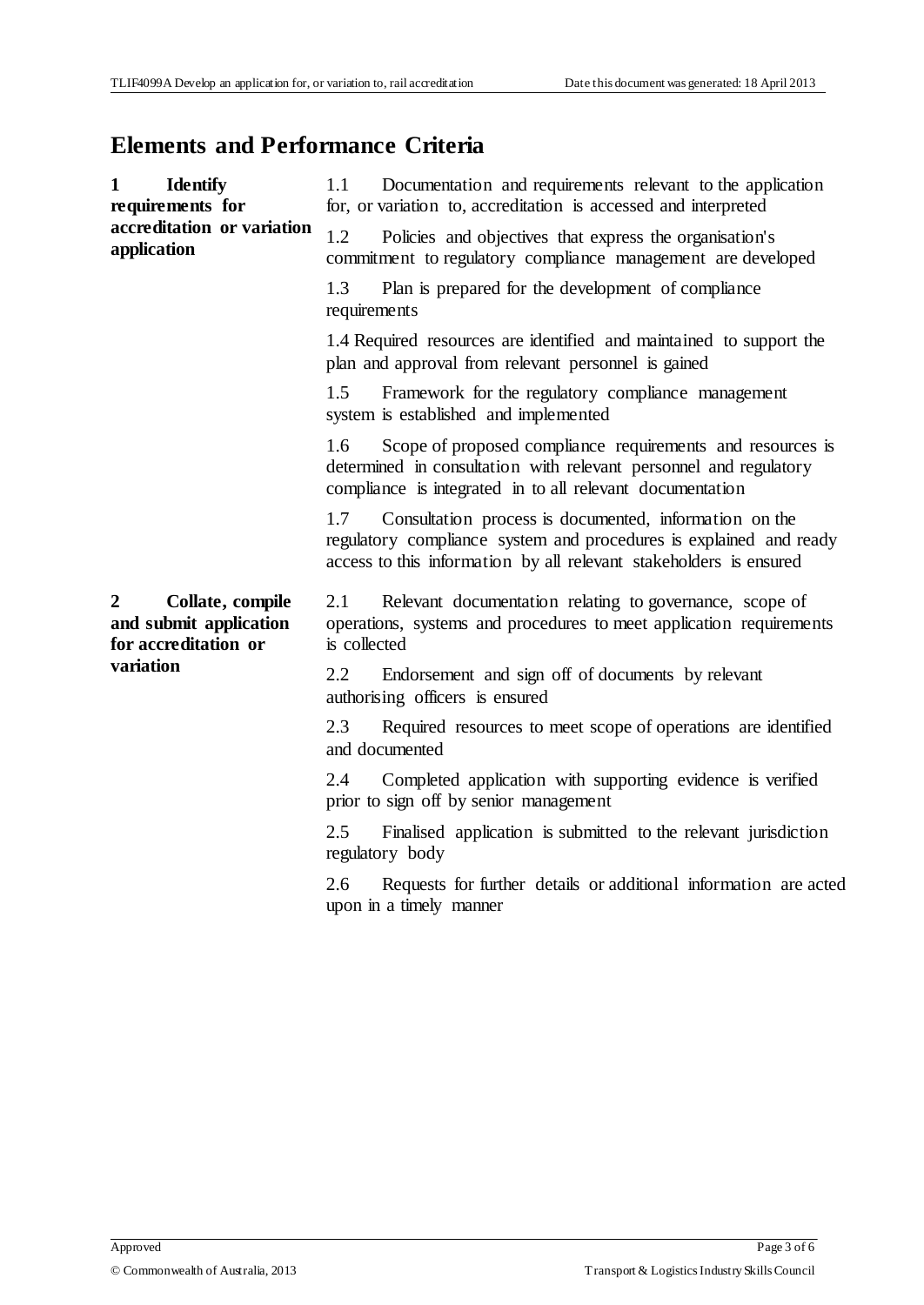## **Required Skills and Knowledge**

This section describes the knowledge and skills required for this unit.

#### **Required knowledge:**

- Components of and policies and procedures related to, rail accreditation system
- Relevant legislation, regulations, permit and licence requirements related to rail accreditation
- Responsibilities of organisation and individual employees related to rail accreditation system
- Strategies for ensuring that the investigation and analysis of errors, safety incidents and accidents identify the extent to which fatigue is a contributing factor

#### **Required skills:**

- Adapt to any changes in legislation and regulations as they may relate to rail accreditation application activities
- Communicate effectively with others when developing the organisation's rail accreditation application
- Read and interpret documentation related to rail accreditation application activities
- Work collaboratively with employees and management to develop the rail accreditation application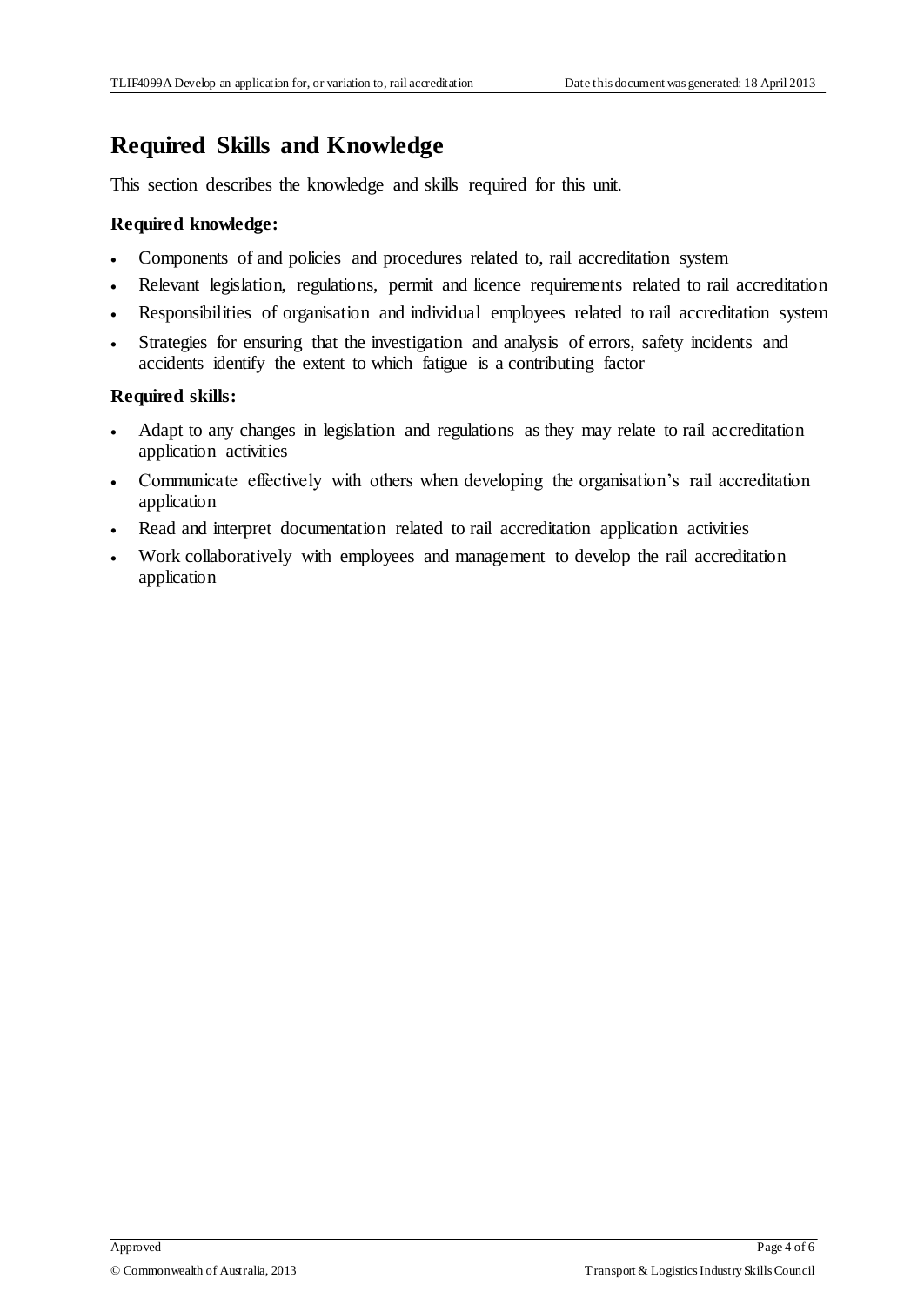#### **Evidence Guide**

The evidence guide provides advice on assessment and must be read in conjunction with the performance criteria, required knowledge and skills, the range statement and the assessment guidelines for this Training Package.

**Critical aspects for assessment and evidence required to demonstrate competency in this unit**

 The evidence required to demonstrate competency in this unit must be relevant to and satisfy all of the requirements of the elements and performance criteria of this unit and include demonstration of applying:

- the required knowledge and skills
- relevant legislation and workplace procedures
- other relevant aspects of the range statement
- Assessment must include exercises which demonstrate competent performance of the following in a range of situations:
	- identifying relevant internal and external persons relevant to an application for rail accreditation
	- developing an application or variation to an accreditation submission
- Performance is demonstrated consistently over a period of time and in a suitable range of contexts
- Resources for assessment include:
	- a range of relevant exercises, case studies and/or other simulated practical and knowledge assessment, and/or
	- access to an appropriate range of relevant operational situations in the workplace
- In both real and simulated environments, access is required to:
	- relevant and appropriate materials and equipment, and
	- applicable documentation including workplace procedures, regulations, codes of practice and operation manuals
- **Method of assessment** As a minimum, assessment of knowledge must be conducted through appropriate written/oral tests
	- Practical assessment must occur:
		- through activities in an appropriately simulated environment, and/or
		- in an appropriate range of situations in the workplace

**Context of and specific resources for assessment**